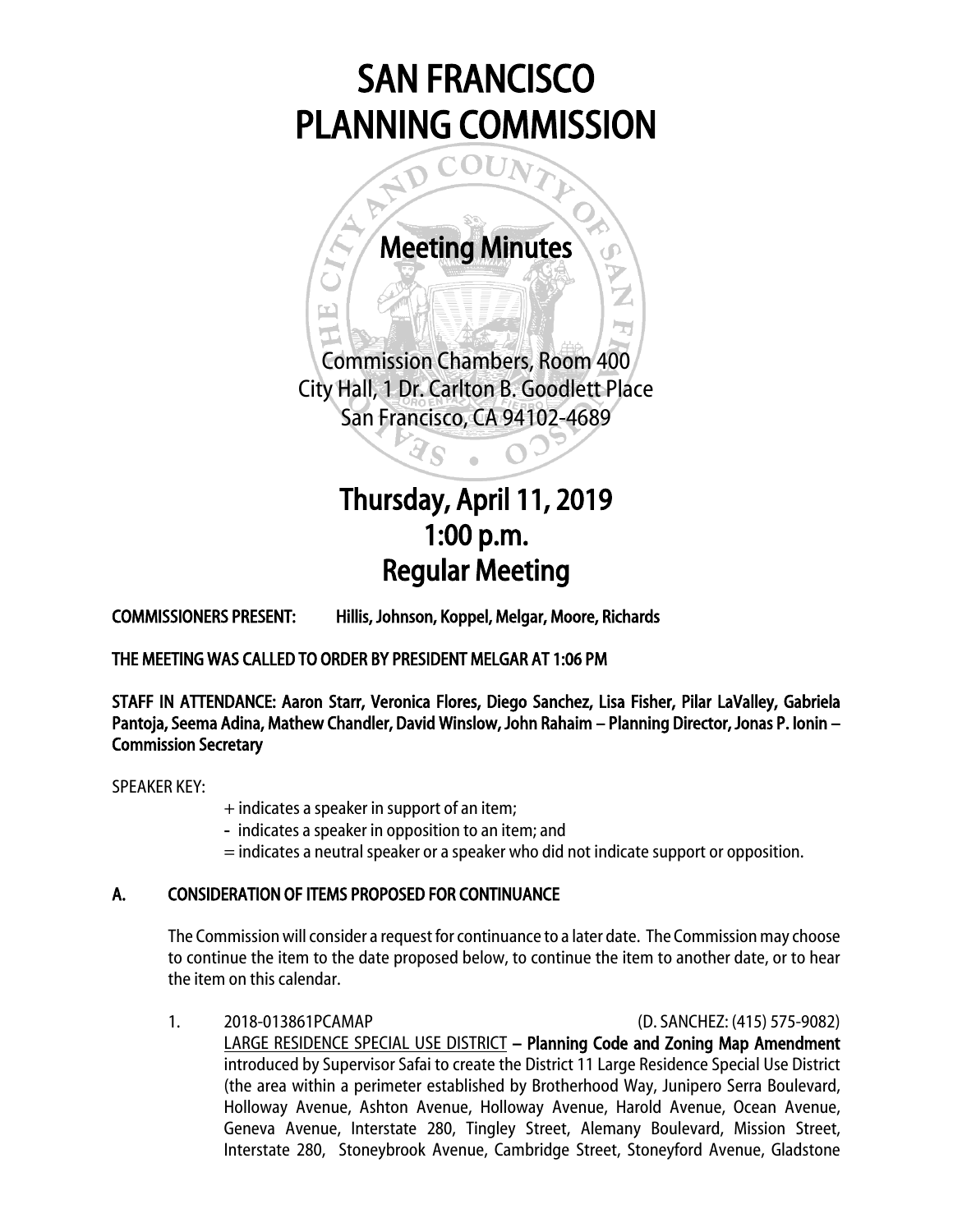Drive, Sunglow Lane, Silver Avenue, Madison Street, Valmar Terrace, Peru Avenue, Burrows Street, western boundary of John McLaren Park, La Grande Avenue, western boundary of John McLaren Park, Brazil Avenue, Mansell Street, Persia Avenue, western boundary of John McLaren Park, La Grande Avenue, western boundary of John McLaren Park, Geneva Avenue, Carter Street, southeastern boundary of Census Tract 0263.02, Block 3005, and the southern boundary of San Francisco, Saint Charles Avenue, Interstate 280, straight-line extension northerly to Orizaba Avenue, Alemany Boulevard, and Brotherhood Way), to promote and enhance neighborhood character and affordability by requiring Conditional Use authorization for large residential developments in the district; affirming the Planning Department's determination under the California Environmental Quality Act; making findings of consistency with the General Plan and the eight priority policies of Planning Code, Section 101.1; and adopting findings of public necessity, convenience, and welfare under Planning Code, Section 302.

*Preliminary Recommendation: Approve with Modifications* 

(Continued from Regular hearing on March 7, 2019)

Note: On March 7, 2019, after hearing and closing public comment, continued to April 11, 2019 by a vote of  $+6 -0$ .

(Proposed Continuance to April 18, 2019)

| <b>SPEAKERS:</b> | <b>None</b>                            |
|------------------|----------------------------------------|
| ACTION:          | Continued to April 25, 2019            |
| AYES:            | Hillis, Johnson, Koppel, Melgar, Moore |
| ABSENT:          | <b>Richards</b>                        |
|                  |                                        |

2. 2018-003223DRP (D. WINSLOW: (415) 575-9159)

15 EL SERENO COURT – between Rio Court; Lot 025 in Assessor's Block 2968B (District 7) - Request for Discretionary Reviewof Building Permit Application No. 2018.0302.2730 for new construction of a one-story horizontal addition to a one-family house within the RH-1 (Residential-House, One-Family) Zoning District and 40-X Height and Bulk District. This action constitutes the Approval Action for the project for the purposes of CEQA, pursuant to San Francisco Administrative Code Sectio[n 31.04\(](http://library.amlegal.com/nxt/gateway.dll/California/administrative/chapter31californiaenvironmentalqualitya?f=templates$fn=default.htm$3.0$vid=amlegal:sanfrancisco_ca$anc=JD_31.04)h).

*Preliminary Recommendation: Do Not Take Discretionary Review and Approve* (Proposed Continuance to April 25, 2019)

SPEAKERS: None ACTION: Continued to April 25, 2019 AYES: Hillis, Johnson, Koppel, Melgar, Moore ABSENT: Richards

### 3a. 2015-016326GPR (C. ALEXANDER: (415) 575-8724)

SEAWALL LOTS 323 & 324 – north side of Broadway between The Embarcadero and Davis Street, Assessor's Block 0138, Lot 001 and Assessor's Block 0139, Lot 002 (District 3) – Request for Findings of Consistency with the General Plan and with the Priority Policies of Planning Code Section 101.1 for the proposed street vacation of portions of Davis Street and Vallejo Street for the Teatro ZinZanni Development Project, with conditions. The Project proposes to demolish the existing parking lot and construct a new mixed-use development consisting of three components: an approximately 26,100 gross-square-foot (gsf) entertainment venue that would primarily house a theater space (dba "Teatro ZinZanni"); an approximately 112,700 gsf, four-story hotel building that would accommodate a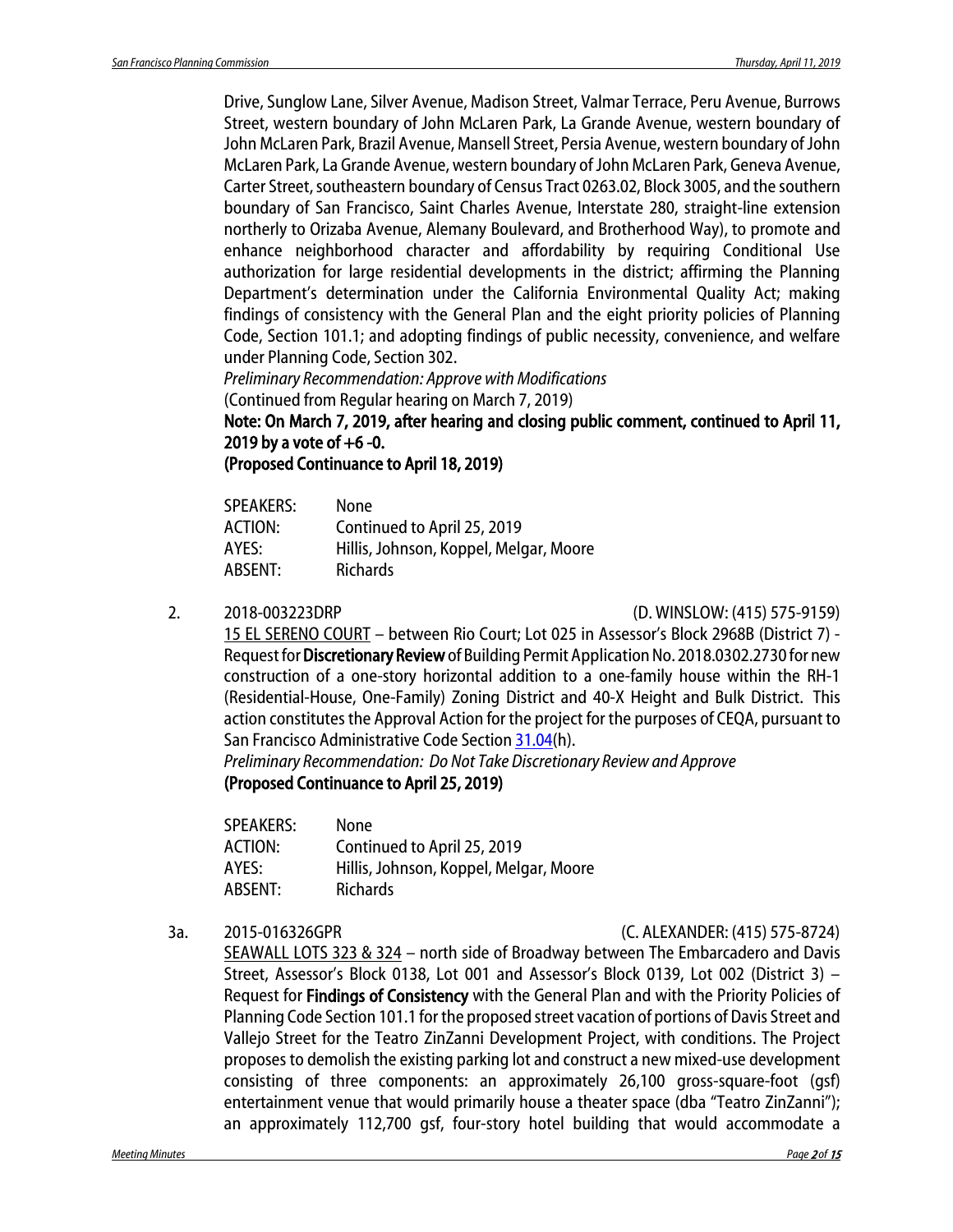maximum of 192 guestrooms; and an approximately 14,000 gsf privately financed and maintained public park. The proposal requires project entitlements that must be heard at a later date by the Port Commission. The subject property is located within the Article 10 Northeast Waterfront Landmark District and is within a C-2 (Community Business) Zoning District and 40-X Height and Bulk District.

*Preliminary Recommendation: Adopt Findings of Consistency, with Conditions* (Proposed Continuance to May 2, 2019)

| None                                   |
|----------------------------------------|
| Continued to May 2, 2019               |
| Hillis, Johnson, Koppel, Melgar, Moore |
| <b>Richards</b>                        |
|                                        |

3b. 2015-016326CUA (C. ALEXANDER: (415) 575-8724)

SEAWALL LOTS 323 & 324 – north side of Broadway between The Embarcadero and Davis Street, Assessor's Block 0138, Lot 001 and Assessor's Block 0139, Lot 002 (District 3) – Request for a Conditional Use Authorization to demolish the existing parking lot and construct a new mixed-use development consisting of three components: an approximately 26,100 gross-square-foot (gsf) entertainment venue that would primarily house a theater space (dba "Teatro ZinZanni"); an approximately 112,700 gsf, four-story hotel building that would accommodate a maximum of 192 guestrooms; and an approximately 14,000 gsf privately financed and maintained public park. The proposal requires project entitlements that must be heard at a later date by the Port Commission. The subject property is located within the Article 10 Northeast Waterfront Landmark District and is within a C-2 (Community Business) Zoning District and 40-X Height and Bulk District. This action constitutes the Approval Action for the project for the purposes of CEQA, pursuant to San Francisco Administrative Code Section [31.04\(](http://library.amlegal.com/nxt/gateway.dll/California/administrative/chapter31californiaenvironmentalqualitya?f=templates$fn=default.htm$3.0$vid=amlegal:sanfrancisco_ca$anc=JD_31.04)h).

*Preliminary Recommendation: Approve with Conditions* (Proposed Continuance to May 2, 2019)

| <b>SPEAKERS:</b> | None                                   |
|------------------|----------------------------------------|
| ACTION:          | Continued to May 2, 2019               |
| AYES:            | Hillis, Johnson, Koppel, Melgar, Moore |
| ABSENT:          | Richards                               |

### 4. 2018-016667CUA (D. GANETSOS: (415) 575-9172)

3307 SACRAMENTO STREET– southern side between Presidio Avenue and Walnut Street, Lot 027 in Assessor's Block 1021 (District 1) - Request for **Conditional Use Authorization** pursuant to Planning Code Sections 303 and 724 to establish a retail professional service use (real estate office, DBA ENGEL & VÖLKERS) with an accessory art gallery (retail sales and service use) in an existing and vacant first floor tenant space, last permitted as a retail sales and service use. The entire tenant space has a gross square footage of 2,085 square feet. The proposed real estate office will occupy 1,838 square feet of this space, and the proposed accessory art gallery will occupy 246 square feet at the entrance of the space. No interior tenant improvements or changes to any building façade are associated with this proposal. (Proposed for Indefinite Continuance)

SPEAKERS: None ACTION: Continued Indefinitely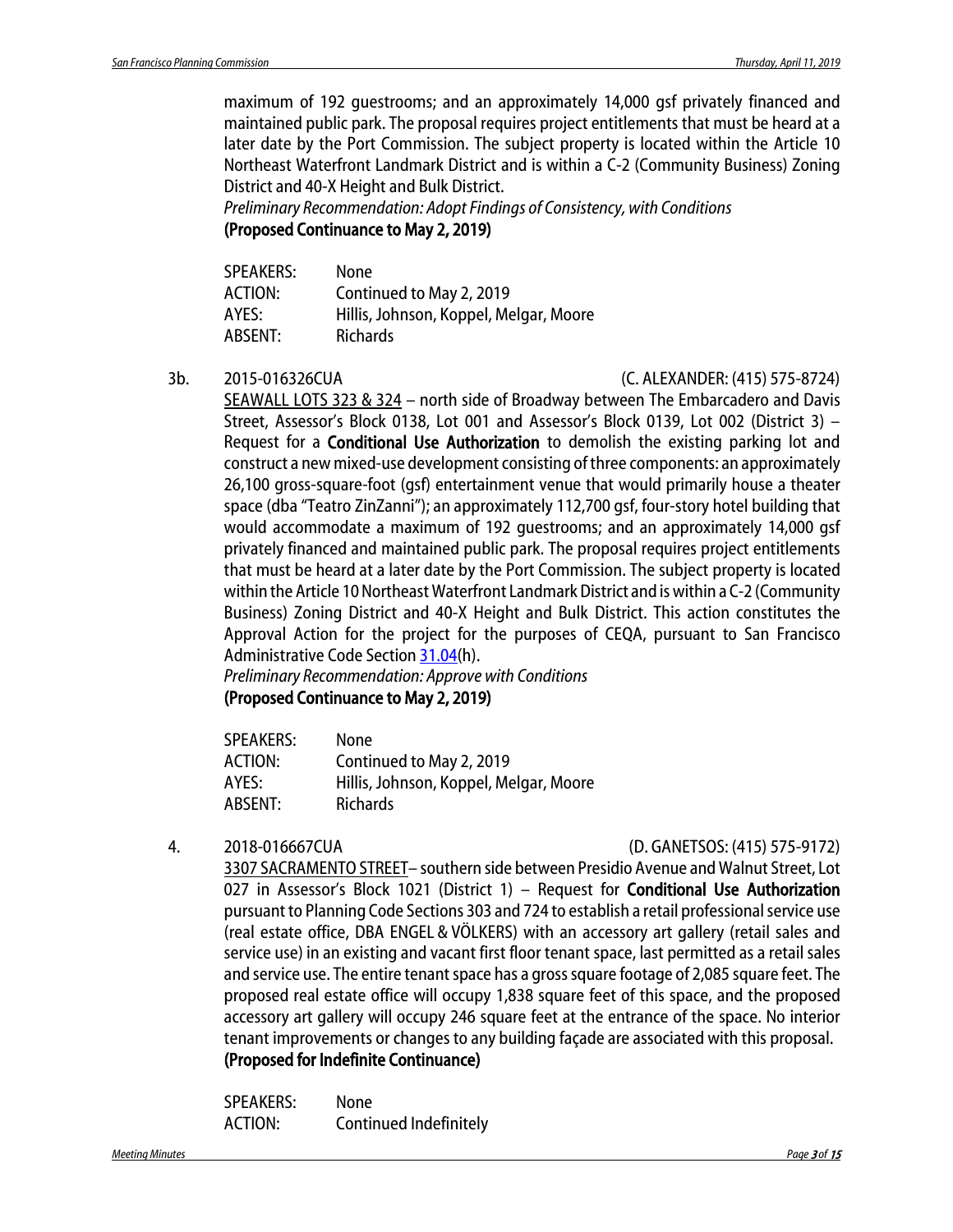AYES: Hillis, Johnson, Koppel, Melgar, Moore ABSENT: Richards

### B. CONSENT CALENDAR

All matters listed hereunder constitute a Consent Calendar, are considered to be routine by the Planning Commission, and may be acted upon by a single roll call vote of the Commission. There will be no separate discussion of these items unless a member of the Commission, the public, or staff so requests, in which event the matter shall be removed from the Consent Calendar and considered as a separate item at this or a future hearing

5. [2018-017057CUA](http://commissions.sfplanning.org/cpcpackets/2018-017057CUA.pdf) (A. LINDSAY: (415) 575-9178)

1226 9TH AVENUE – east side between Lincoln Way and Irving Street, Lot 032 of Assessor's Block 1742 (District 14) – Request for a **Conditional Use Authorization**, pursuant to Planning Code Sections 303 and 730, to permit change of use from Limited Restaurant to Restaurant (d.b.a Tartine Manufactory) at an existing vacant storefront ground floor space. No interior or exterior work proposed under this request. Site most recently operated under land use retail-professional services. In October 2016, approval for Limited Restaurant was sought and obtained, but the site has not operated as Limited Restaurant. This project was reviewed under the Community Business Priority Processing Program (CB3P). The subject property is located within the Inner Sunset NCD (Neighborhood Commercial) and 40-X Height and Bulk Districts. This action constitutes the Approval Action for the project for the purposes of CEQA, pursuant to San Francisco Administrative Code Section [31.04\(](http://library.amlegal.com/nxt/gateway.dll/California/administrative/chapter31californiaenvironmentalqualitya?f=templates$fn=default.htm$3.0$vid=amlegal:sanfrancisco_ca$anc=JD_31.04)h). *Preliminary Recommendation: Approve with Conditions*

| <b>SPEAKERS:</b> | None                                   |
|------------------|----------------------------------------|
| <b>ACTION:</b>   | <b>Approved with Conditions</b>        |
| AYES:            | Hillis, Johnson, Koppel, Melgar, Moore |
| ABSENT:          | <b>Richards</b>                        |
| MOTION:          | 20417                                  |
|                  |                                        |

### C. COMMISSION MATTERS

- 6. Consideration of Adoption:
	- [Draft Minutes for March 7, 2019](http://commissions.sfplanning.org/cpcpackets/20190307_cal_min.pdf)

| <b>SPEAKERS:</b> | None                                   |
|------------------|----------------------------------------|
| ACTION:          | Adopted                                |
| AYES:            | Hillis, Johnson, Koppel, Melgar, Moore |
| ABSENT:          | <b>Richards</b>                        |

7. Commission Comments/Questions

### President Melgar:

So, I did have a comment. At our last meeting, we got a lot of public comment and then subsequently I got a lot of correspondence from the public about the way that we calculate the office allocation, space allocation under Prop M. And you know, from folks that I respect and trust who had historical information about the intent of the voters when Prop M was passed. I have yet to see any formal documentation about the, you know, the beauty contest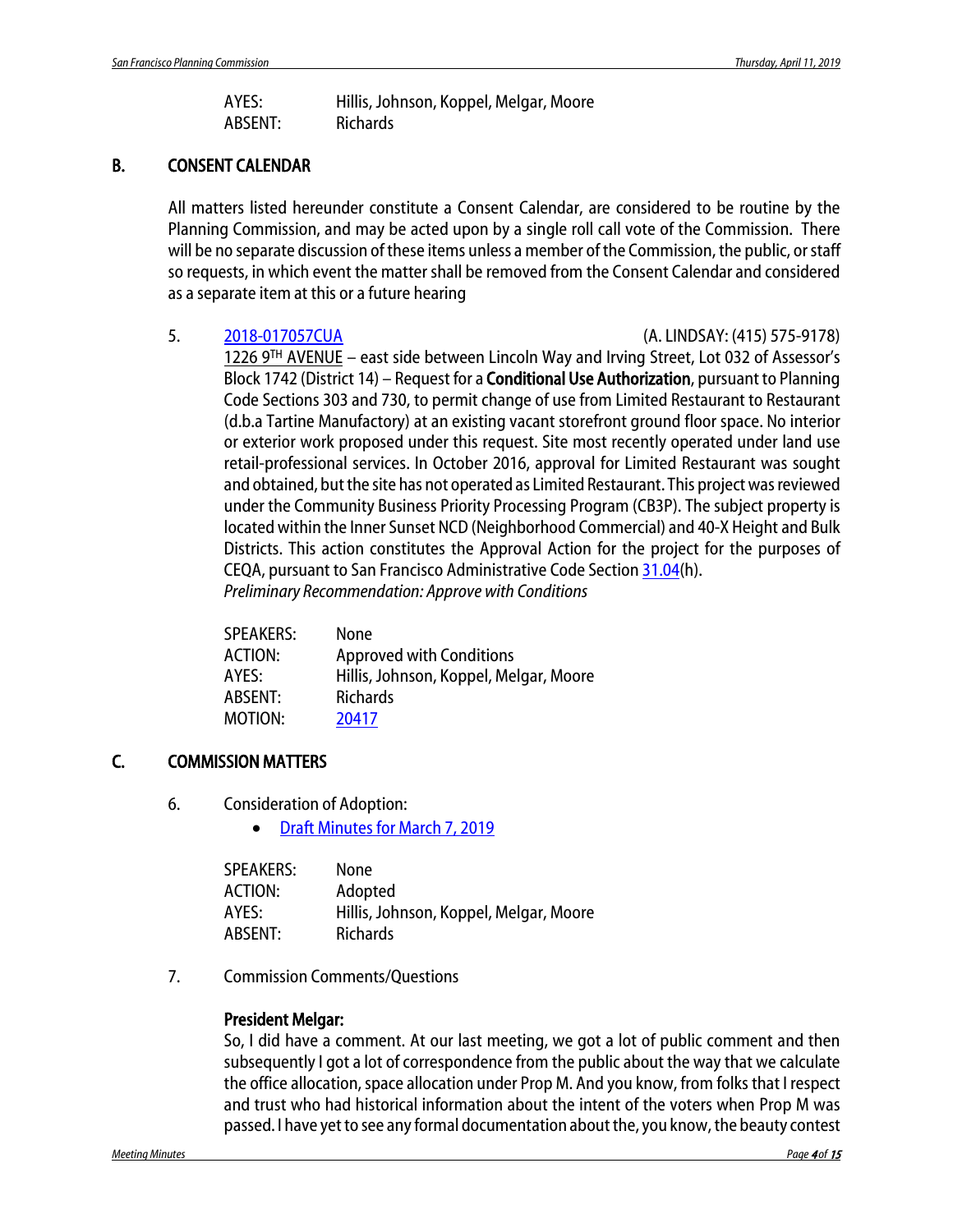idea that was brought up. I was not around when we passed Prop M or at least not active yet, we're still in school. So, I want us to actually, you know, look for this. I imagine something that this important would have been formally documented in some policies and procedures or some documentation. It's got to be around somewhere. Something this important should be. So, I did find a reference to some writing that Marcia Rosen had done way back then, but other than that, you know, if anyone's watching or any of the member, many members of the public who care about this issue, anybody's got something in a shoe box somewhere it'd be great to actually find it. So, thank you. That's all.

### Commissioner Moore:

President Melgar, you're taking the words out of my mouth. I worked in an office where many of the buildings we designed were under the beauty contest and a saying to a property understand what that meant. Require perhaps revisiting not just the proposition itself, that is M, but also how it was meant to be applied. I would like to ask the Commission to support that we have a special, put this on our action item list, and have a special presentation. I would also like to ask that we add Prop K to that discussion because there's many uncertainties particularly for us regarding that issue. Both are propositions which were voted in by the voters many years ago, decades ago. Many of us, all of us, were not on the Planning Commission nor did we actively participate in many of the informed dialogue that went on at that the time. So, I'd ask that the Commission supports that we take that and revisit the particulars of both propositions.

### D. DEPARTMENT MATTERS

8. Director's Announcements

### John Rahaim, Planning Director:

Thank you, Jonas. Good afternoon, Commissioners. I realize it's not on our calendar, but I did have a couple comments related to that different aspect of our hearing last week on Prop M. There was a lot of discussion and I know you've received a lot of e-mails about the projects and the provision of affordable housing as a part of projects and wanted to clarify a couple things with respect to that. The projects that would go forward under our, under staff's proposal, each of those projects, each of those three projects does involve a land dedication site that would result in, that would ultimately hold about 300 units of housing and we understand the concern is that it's land and not buildings. But, what I wanted to clarify and was not mentioned last week is that those projects also have a fee that would be paid, a job's housing leakage fee, on top of that land. And there's also a very large residential project, The Creamery project, which would pay a very large residential fee going forward, in their -- as part of their proposal. The result of that is we believe that those fees could result in about 300 units of affordable housing actually being built. If you recall, the Central SoMa plan requires that fees generated within the plan area are spent within South of Market. So, the result of the projects that we had put forward along with the Creamery project would create about 300 units of affordable housing and we believe that at least two of the projects, litigation pending of course, could move forward next year.

With respect to the Flower Mart, I think I just wanted to clarify that of course that project does require development agreement because of the nature of the Flower Mart itself. And so, that would come to you and go to the Board of Supervisors. And Kilroy has been working with the PUC to secure in a temporary location for the Flower Mart, which I think we are all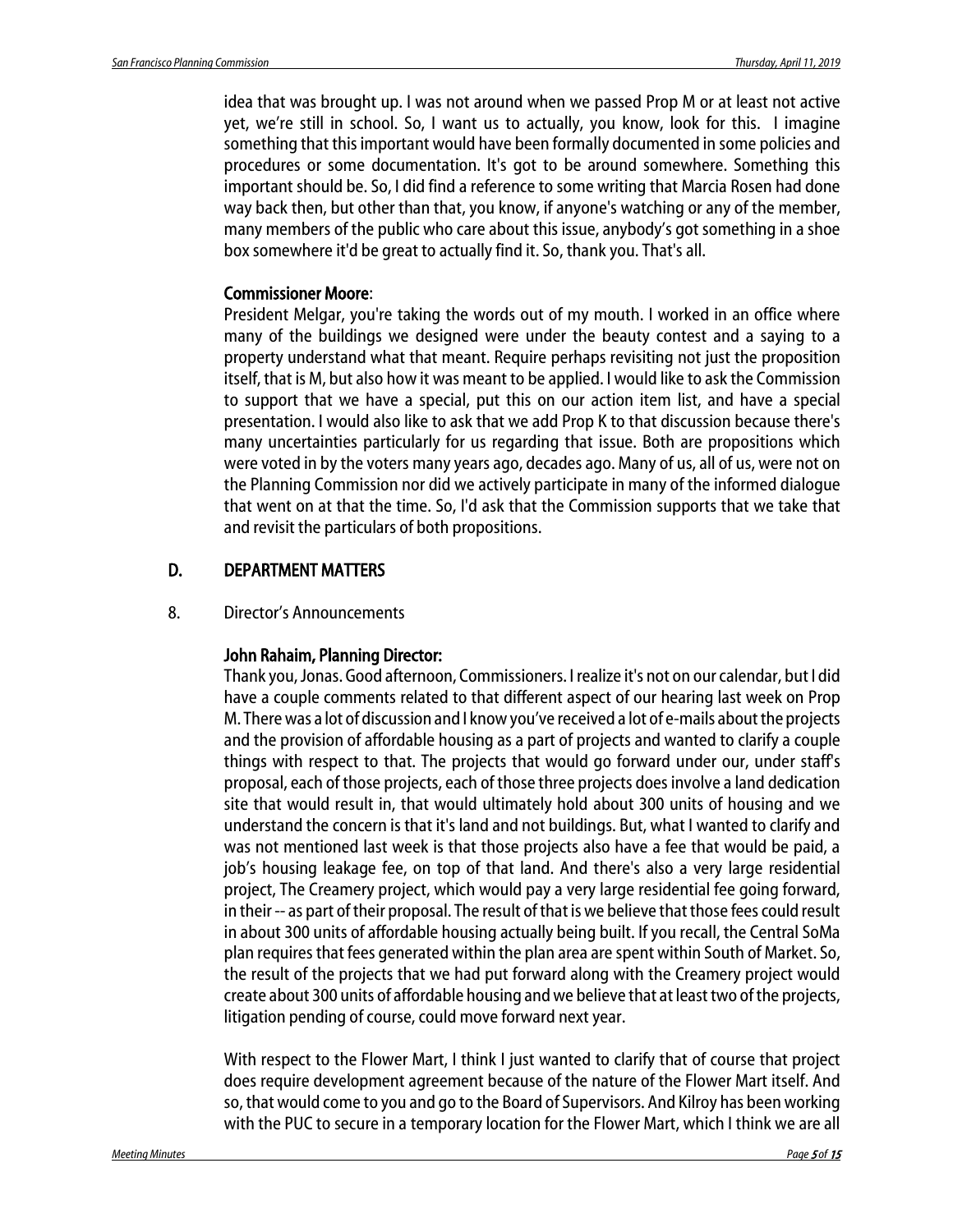aware of. And finally, you know, there was a lot of discussion last week about the pending litigation we get that. We understand that there's concern about delays, but we do think that the kind of going ahead with the projects that the Commission sees fit is still important in light of the litigation. So, I just wanted to clarify that. And I will mention that at the end of last week, after last week, I've convened staff to kind of debrief on the hearing. We are preparing a memo for you to talk about kind of in more specifically our recommendations but also, we can include what you talked about today and do the research on the beauty contest. It's been a while and predates I think virtually everyone on the staff. So, we will dig through the files and see what we can come up with and make that part of the memo as well.

#### Commissioner Moore:

Director Rahaim, thank you for actually adding that clarification to last week's presentation. I would like just to remind you, in particular, as you're directing staff, that Mr. Sucre seemed to be very amenable to provide us, as Commissioners, with more detailed presentation on these three projects, or four or whatever, there are how many. There are four I think. So, we will have a better base understanding of what is in front of us before we get in the deals and wheels behind it. So, that would be greatly appreciated.

9. Review of Past Events at the Board of Supervisors, Board of Appeals and Historic Preservation Commission

## Aaron Starr:

#### Land Use Committee

• 190230 Interim Zoning Controls - Conditional Use Authorization for Conversion of Child Care Facilities to Other Uses. Sponsors: Yee; Mar and Fewer. Staff: Flores

At this week's land use hearing the Committee considered interim controls from Supervisor Yee, that would require conditional use authorization for a change of use from a Childcare Facility to another use. The intention behind these interim controls is to slow the displacement of childcare facilities in the short term, while providing time to develop a long-term solution. As an interim control this item did not come to the Planning Commissions; however, staff will be working with Supervisor Yee's office on permanent controls, which will come to you for your consideration and adoption.

### Government Audit and Oversight Committee

Last Thursday, the government audit and oversight committee held a hearing on a resolution to "oppose SB 50, unless amended". At the hearing there was significant discussion about the City's RENA goals and how we are over performing for "Above Moderate" housing; while falling short on the lower income groups. Staff also noted that the most recent RHNA goals were produced during an economic down-cycle; and had regional agencies known growth would be this strong, the RHNA targets would likely have been larger. Further, since San Francisco has a large unmet need, when SF produces 100% of the RHNA goals we're only producing enough to meet expected growth and not enough to counteract the housing deficit. Staff also shared new information produced by Berkeley that looked at the feasibility for new housing under SB50 in both a high-income area (Menlo Park) and a lower-income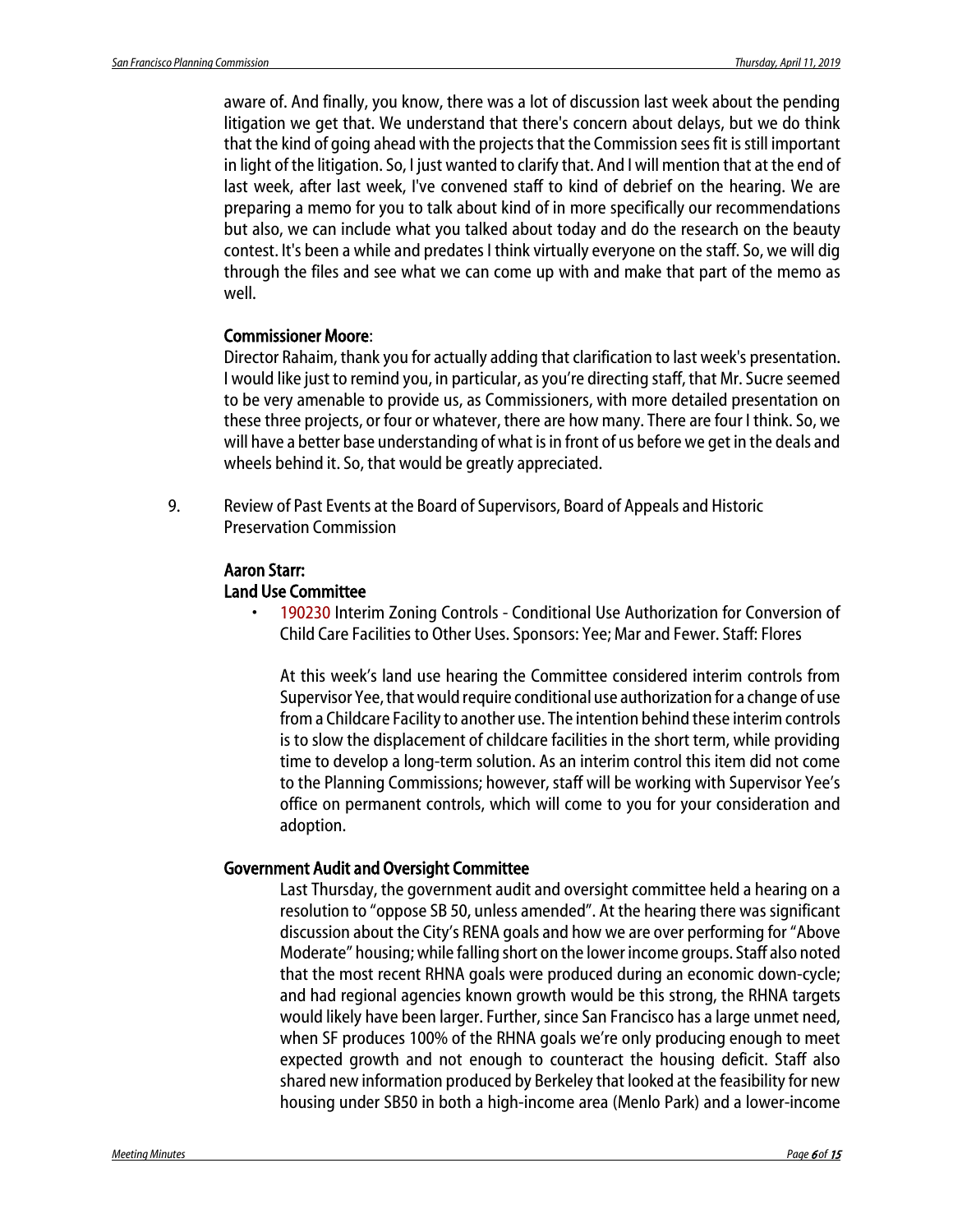area (Fruitvale). The UC Berkeley study showed that new housing under SB50 would be highly profitable in Menlo Park but would not be profitable in Fruitvale.

The GAO hearing lasted several hours with most speakers expressing concern about the state bill. Supervisors Mar & Fewer expressed support for infill housing and added density—but wanted these changes to come from a community process. They were concerned that the current bill may increase displacement pressures on already stressed communities. Supervisor Brown was sympathetic to these concerns. She asked that San Francisco work with the state legislature on amendments that would protect our interests and enable support of the bill. The Committee then forwarded the resolution to the Full Board with minor amendments.

### Full Board

- 190030 Planning Code Union Square Park, Recreation, and Open Space Fee. Sponsor: Peskin. Staff: Butkus. PASSED Second Read
- 181154 Planning Code Inclusionary Housing Fee. Sponsor: Peskin. Staff: Bintliff. PASSED Second Read
- 190188 Planning Code Amending Landmark Designation 906 Broadway (Iglesia de Nuestra Señora de Guadalupe/Our Lady of Guadalupe Church. Sponsor: Peskin. Staff: Smith. Passed First Read
- 190319 Opposing California State Senate Bill No. 50 (Wiener) Housing Development: Incentives - Unless Amended] Sponsors: Mar; Mandelman, Yee, Fewer, Peskin, Walton and Ronen

Next the board considered the resolution SB 50. At the Full Board hearing, Supervisor Brown offered specific amendments (see attached) so that the SB 50 program could not be combined with the State Density Bonus and so that there would not be additional incentives & concessions that would weaken our localcode. She also offered amendments to increase protections for sensitive communities by allowing cities to define the sensitive areas. She suggested an anti-Monster Home provision and asked for more clarity on the ability of cities to add inclusionary and/or designate plan areas as compliant with SB50. The BOS expressed interest in developing these amendments and duplicated the file so that the GAO Committee could consider the amendments later. With that, the BOS voted 9-2 (Brown Safai) to approve the more general "oppose, unless amended" resolution so that the City could state clearly its interest in getting amendments before any further action by the state legislature.

- 190093 Hearing Appeal of Determination of Community Plan Evaluation 1052- 1060 Folsom Street and 190-194 Russ Street. Staff: Sheyner, Espiritu, White. 3:00 PM Special Order, Items 20-23
- 190097 Hearing Appeal of Conditional Use Authorization Proposed Project at 1052-1060 Folsom Street and 190-194 Russ Street. Staff: Sucre/Starr. 3:00 PM Special Order. Items 24-27

Finally, the Board took up the CEQA and CU appeal 1052-1060 Folsom Street. This Project includes the demolition of five existing buildings on three lots, merger of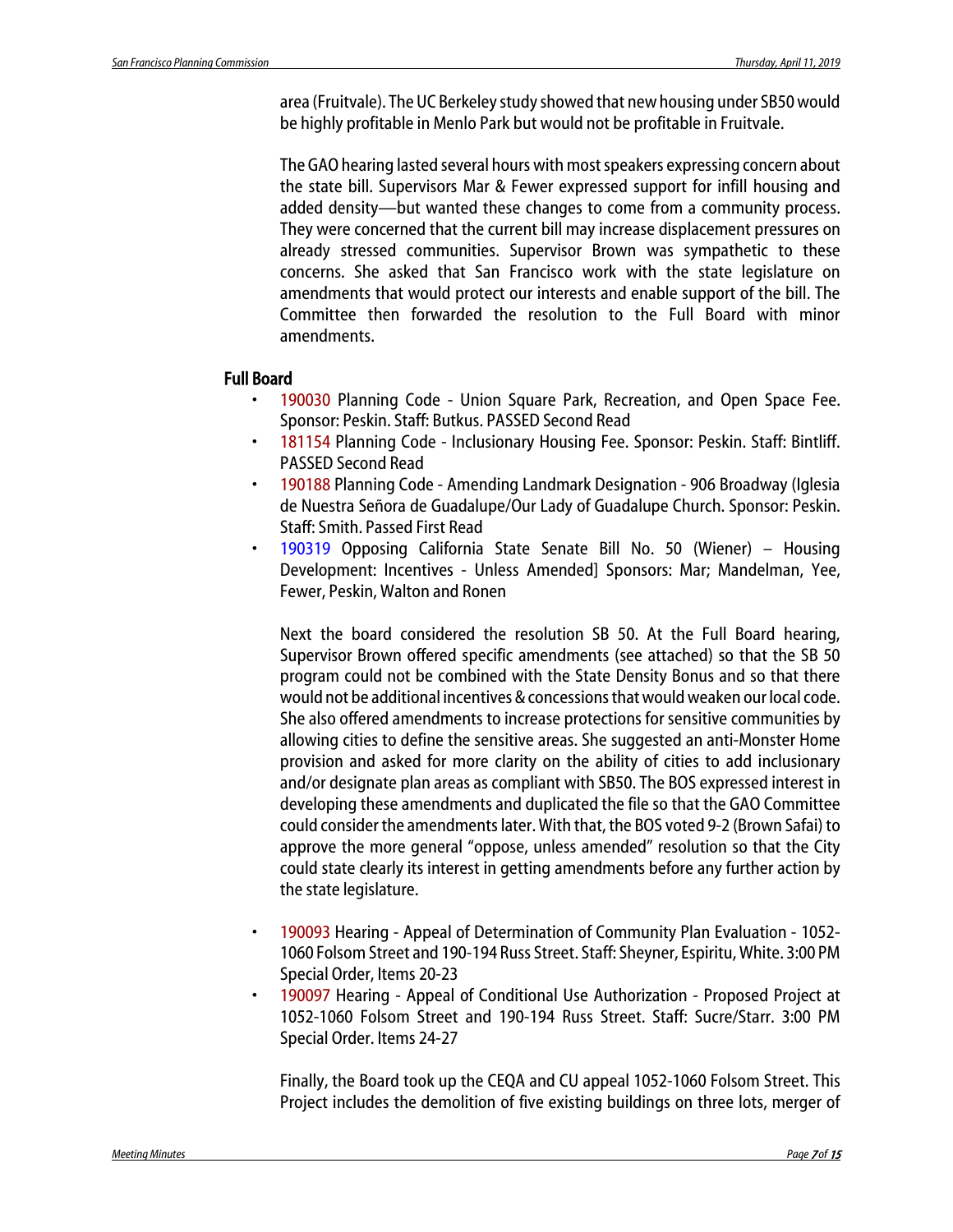the lots into one parcel, and the construction of a new seven-story, mixed use building containing ground floor retail space and 63 dwelling units.

The CEQA appeal dealt mainly with whether the shadow was a significant impact to the adjacent park. During the CEQA hearing Supervisor Peskin made several comments about the original intention of Proposition K and the ability of the Rec and Parks Commission and the Planning Commission's to hold join hearings on shadow issues, which did not happen in this case. He also discussed the ability of the Rec and Parks commission to weigh the benefits of the project against the projected shadow. This issue was germane because the Rec and Parks commission had rejected an early project that was significantly smaller a few years ago for shadow impacts. Supervisor Haney, though, did not feel that the CEQA review as inadequate and made a motion to uphold the CEQA determination and reject the appeal. This motion passed with Supervisor Peskin voting against it and Supervisor Safai recused.

On the issue of the CU however, the Board had more latitude to evaluate the merits of the project. The public comment for this item was very long, and dozens of children who live in the area and use the park, as well as other members of the community spoke out against the project. Their concerns were over the proposed shadow on the park and the continuing gentrification of their neighborhood. There were also several speakers in favor of the proposed project, who noted the need for more housing in San Francisco, and the fact that the proposed project would provide 15 on-site Inclusionary units and not cause displacement of existing residents.

At the end of the public comment, Supervisor Haney made a motion to overturn the Planning Commission's CU approval and send the project back to the Commission stating that the proposed project's impact on the adjacent park rendered it not necessary or desirable. This motion passed on a unanimous vote with Supervisor Safai recused.

SPEAKERS: Sue Hestor – 1052 Folsom shadow impact

### Commissioner Richards:

A couple comments. First, I met with Supervisor Mar yesterday and we talked about kind of putting our money where our mouth is and actually starting a real community-based dialogue on what the Sunset wants to be in the future in terms of adding population and density and its share of growth. And I suggested he work with Director Rahaim and staff and AnMarie and he took that suggestion and you should be getting call from him. The other one on Ms. Hestor's comment, I watched the entire hearing on my computer at home on the Folsom Street project that she was referencing. And I think Supervisor Peskin made a really good point. He said it's a false equivalent, see where we start trying to say, "this much shadow equals this much money", or "this much shadow equals this much housing", it's really needs to be measured in and of itself not against some other type of a measurement. And I thought that that was a really apt statement. That's what the voters had intended when they passed Prop K not to put up against other things to measure.

### E. GENERAL PUBLIC COMMENT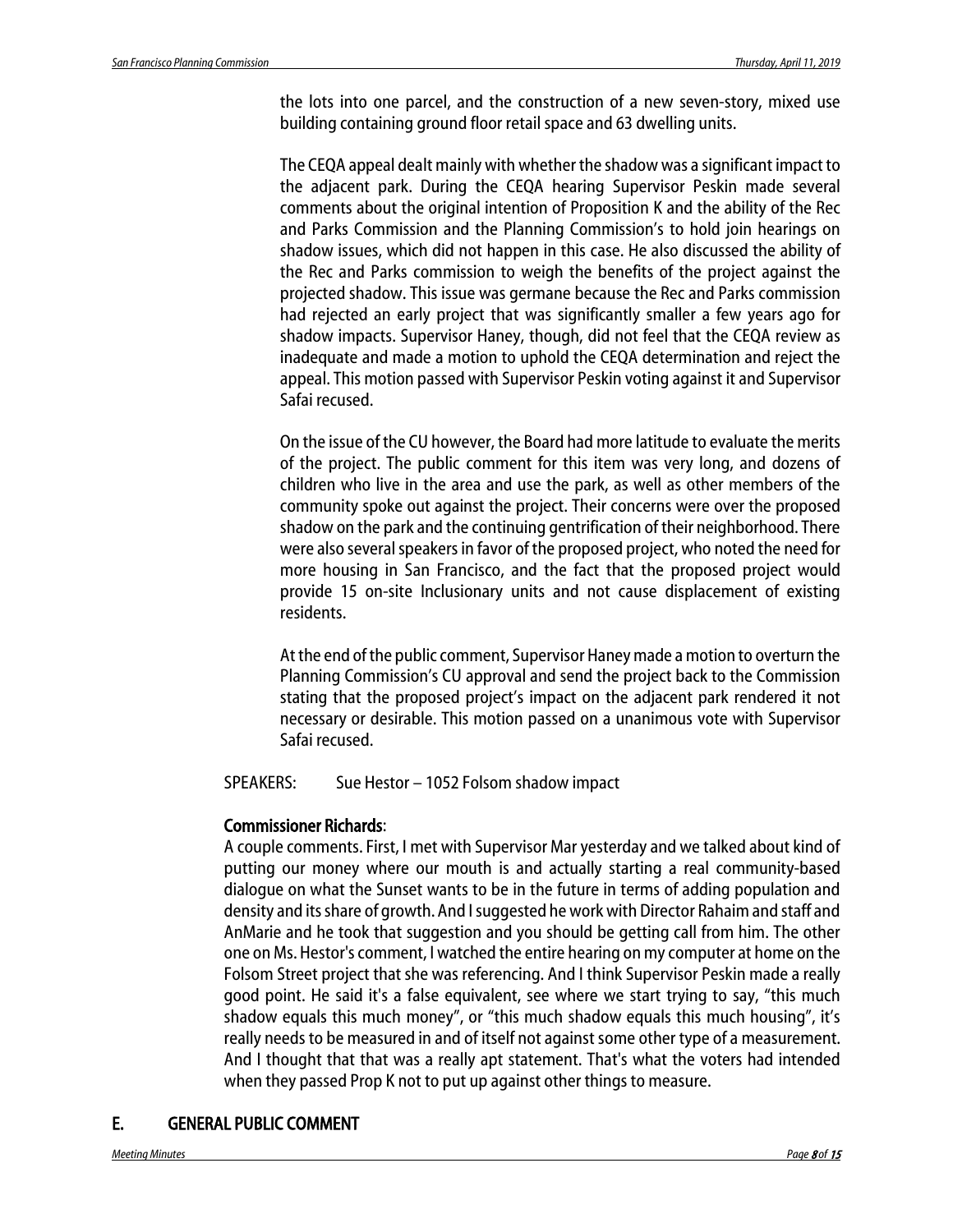At this time, members of the public may address the Commission on items of interest to the public that are within the subject matter jurisdiction of the Commission except agenda items. With respect to agenda items, your opportunity to address the Commission will be afforded when the item is reached in the meeting. Each member of the public may address the Commission for up to three minutes. When the number of speakers exceed the 15-minute limit, General Public Comment may be moved to the end of the Agenda.

 $SPEAKERS: =$ Calvin Welch – Prop M - Pat Buscovich – Section 317

- = Georgia Schuttish Prop M
- = Sue Hestor Section 101.1
- = Tom Radulovich Planning documents, General Plan

### F. REGULAR CALENDAR

The Commission Hearing Procedures provide for presentations by staff; followed by the project sponsor team; followed by public comment for and against the proposal. Please be advised that the project sponsor team includes: the sponsor(s) or their designee, lawyers, architects, engineers, expediters, and/or other advisors.

15a. [2019-003571MAP](http://commissions.sfplanning.org/cpcpackets/2016-013850CUA.pdf) (V. FLORES: (415) 575-9173)

915 CAYUGA AVENUE PROJECT ZONING MAP AMENDMENTS [BF 190251] – between Ocean and Onondaga Avenues, Lots 011C and 039 in Assessor's Block 6954 (District 11) – Request to Adopt a Recommendation of Approval of a Zoning Map Amendment introduced by Supervisor Safai to amend the Zoning Map to change the zoning district on Assessor's Parcel Block No. 6954, Lot No. 039, from RH-1 (Residential, House District, One Family) and Excelsior Outer Mission Street Neighborhood Commercial District to Excelsior Outer Mission Street Neighborhood Commercial District; and to change the zoning district on Assessor's Parcel Block No. 6954, Lot No. 011C, from RH-1 to Excelsior Outer Mission Street Neighborhood Commercial District; affirming the Planning Department's determination under the California Environmental Quality Act; making findings of consistency with the General Plan, and the eight priority policies of Planning Code, Section 101.1; and adopting findings of public necessity, convenience, and welfare under Planning Code, Section 302. *Preliminary Recommendation: Approve with Modifications*

SPEAKERS: = Veronica Flores - Staff report

- + Sup. Safai Project components
- +Speaker, OEWD Project presentation
- + Speaker Sponsor presentation
- + Reza Khoshnevisan Sponsor presentation
- + Debbie Rowsher Foster Youth housing
- + Juan Carlos Hernandez Homeless youth and students
- + George Tinoco Foster Youth
- + Sandy Phan Foster Youth
- Jonathan Burbam Parking
- + Jessie Fernandez Rent controlled units, BMRs
- = David Hooper Parking
- + Rena Zillow Support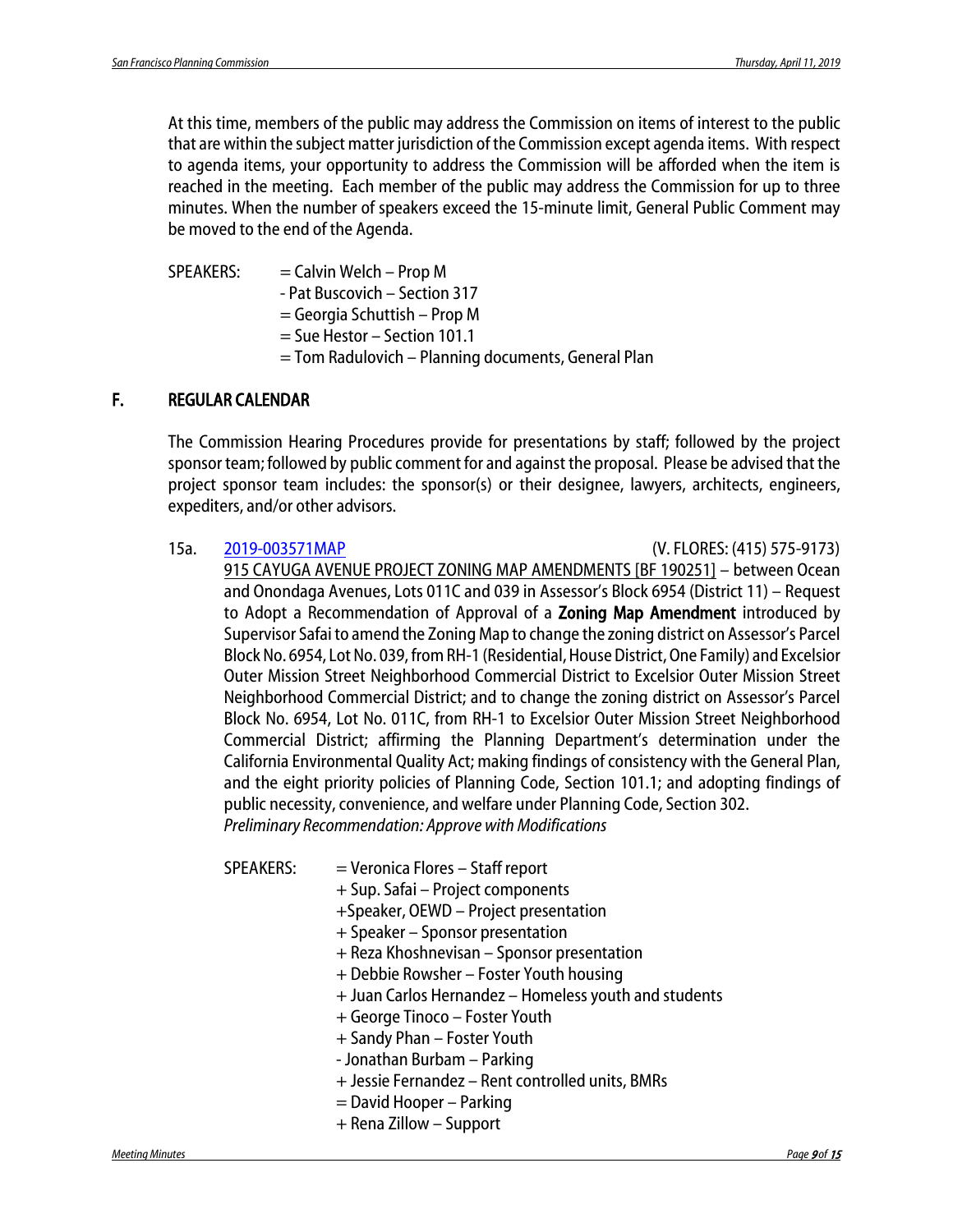+ Corey Smith – Support

| <b>ACTION:</b>     | <b>Approved with Staff Modifications</b>         |
|--------------------|--------------------------------------------------|
| AYES:              | Hillis, Johnson, Koppel, Melgar, Moore, Richards |
| <b>RESOLUTION:</b> | 20418                                            |

### 15b. [2016-013850PCAMAP](http://commissions.sfplanning.org/cpcpackets/2016-013850CUA.pdf) (V. FLORES: (415) 575-9173)

915 CAYUGA AVENUE PROJECT SPECIAL USE DISTRICT [BF 190250] – between Ocean and Onondaga Avenues, Lots 011C and 039 in Assessor's Block 6954 (District 11) – Request to Adopt a Recommendation of Approval of Planning Code and Zoning Map Amendments introduced by Supervisor Safai to amend the Planning Code to establish the Cayuga/Alemany Special Use District (SUD) for the property located at 915 Cayuga Avenue (Assessor's Parcel Block No. 6954, Lot Nos. 039 and 011C); amending the Zoning Map to add the Cayuga /Alemany SUD and to change the height limit on Assessor's Parcel Block No. 6954, Lot Nos. 039 and 011C, to 65-X; affirming the Planning Department's determination under the California Environmental Quality Act; making findings of consistency with the General Plan, and the eight priority policies of Planning Code, Section 101.1; and adopting findings of public necessity, convenience, and welfare under Planning Code, Section 302. *Preliminary Recommendation: Approve with Modifications*

| <b>SPEAKERS:</b>   | Same as item 15a.                                |
|--------------------|--------------------------------------------------|
| ACTION:            | <b>Approved with Staff Modifications</b>         |
| AYES:              | Hillis, Johnson, Koppel, Melgar, Moore, Richards |
| <b>RESOLUTION:</b> | 20419                                            |

15c. [2016-013850DVA](http://commissions.sfplanning.org/cpcpackets/2016-013850CUA.pdf) (V. FLORES: (415) 575-9173)

915 CAYUGA AVENUE DEVELOPMENT AGREEMENT [BF 190249] – between Ocean and Onondaga Avenues, Lots 011C and 039 in Assessor's Block 6954 (District 11) – Request to Adopt a Recommendation of Approval of a Development Agreement between the City and County of San Francisco and SYTS Investments, LLC, for the development project at 915 Cayuga Avenue, with various public benefits including significantly more below market rate units than otherwise required; making findings under the California Environmental Quality Act and findings of consistency with the General Plan, and the eight priority policies of Planning Code, Section 101.1(b); confirming compliance with or waiving certain provisions of Administrative Code, Chapters 14B and 56; and ratifying certain actions taken in connection therewith, as defined herein.

*Preliminary Recommendation: Approve with Modifications*

| <b>SPEAKERS:</b>   | Same as item 15a.                                |
|--------------------|--------------------------------------------------|
| ACTION:            | <b>Approved with Staff Modifications</b>         |
| AYES:              | Hillis, Johnson, Koppel, Melgar, Moore, Richards |
| <b>RESOLUTION:</b> | 20420                                            |

15d. [2016-013850CUA](http://commissions.sfplanning.org/cpcpackets/2016-013850CUA.pdf) (V. FLORES: (415) 575-9173)

915 CAYUGA AVENUE – between Ocean and Onondaga Avenues, Lots 011C and 039 in Assessor's Block 6954 (District 11) – Request for **Conditional Use Authorization** pursuant to Planning Code Sections 303 and 249.63 to allow demolition of the existing commercial building and new construction of a five-story-over-two-basement building (measuring approximately 115,4985 square feet) with 116 residential units, 50% of which are affordable below market rate units. The Project includes a dwelling unit mix consisting of 16 studios,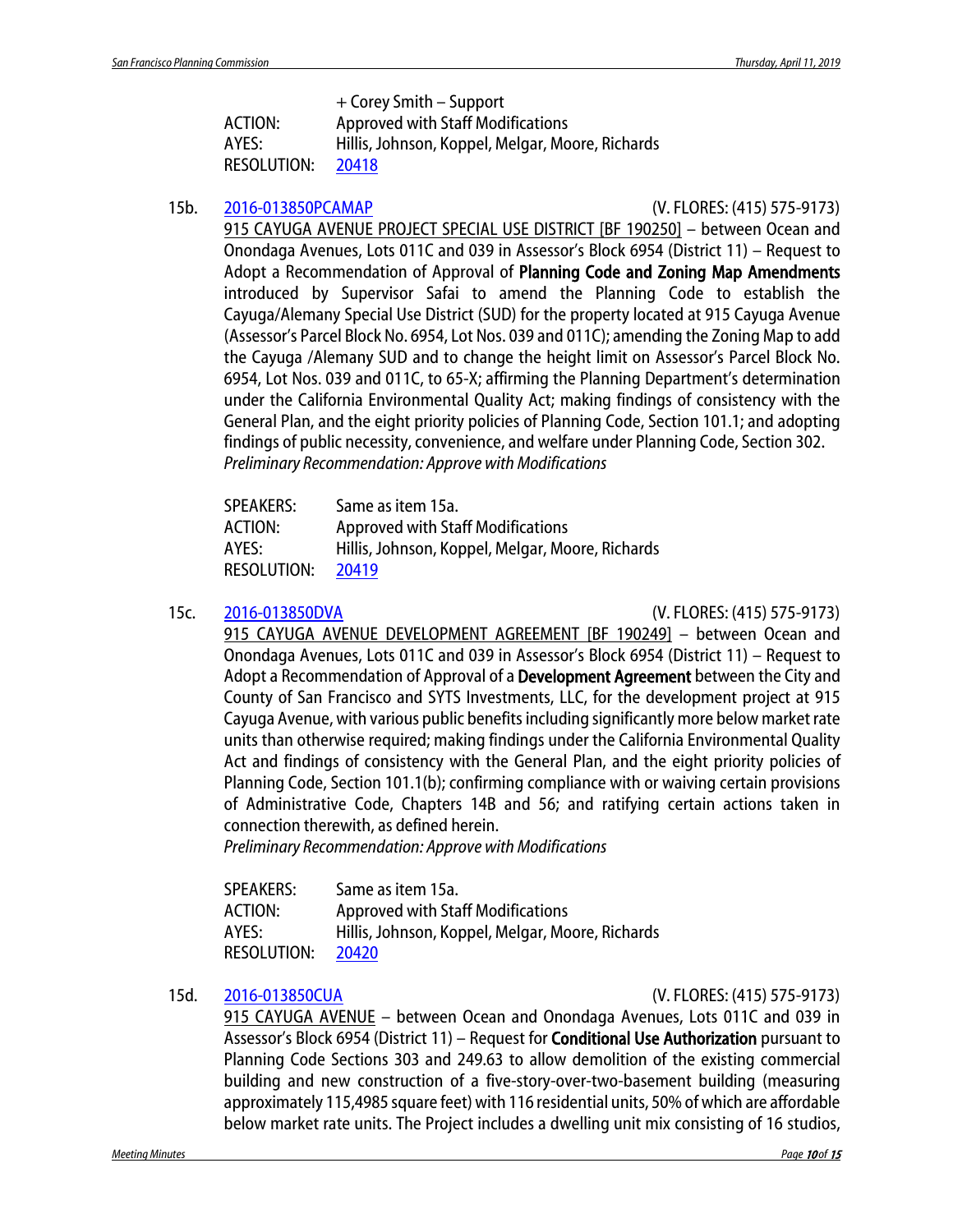18 one-bedrooms, 70 two-bedrooms, and 12 three-bedroom units. The proposal includes 66 off-street parking spaces, three car-share parking spaces, 116 Class 1 bicycle parking spaces, and 18 Class 2 bicycle parking spaces. This action constitutes the Approval Action for the project for the purposes of CEQA, pursuant to San Francisco Administrative Code Section [31.04\(](http://library.amlegal.com/nxt/gateway.dll/California/administrative/chapter31californiaenvironmentalqualitya?f=templates$fn=default.htm$3.0$vid=amlegal:sanfrancisco_ca$anc=JD_31.04)h).

*Preliminary Recommendation: Approve with Conditions*

| Same as item 15a.                                |
|--------------------------------------------------|
| <b>Approved with Conditions</b>                  |
| Hillis, Johnson, Koppel, Melgar, Moore, Richards |
| 20421                                            |
|                                                  |

#### 10. [2019-001604PCA](http://commissions.sfplanning.org/cpcpackets/2019-001604PCA.pdf) (D. SANCHEZ: (415) 575-9082)

BUILDING STANDARDS – Planning Code Amendment introduced by Supervisor Mandelman to require building setbacks for buildings fronting on narrow streets, modify front yard requirements in Residential Districts, increase required rear yards in single family zoning districts by five percent, amend the rear yard requirements for through lots and corner lots in certain districts to permit second buildings where specified conditions are met, and allow building height increases to existing stories in existing nonconforming buildings in order to accommodate residential uses; affirming the Planning Department's determination under the California Environmental Quality Act; making findings of consistency with the General Plan, and the eight priority policies of Planning Code, Section 101.1; and adopting findings of public necessity, convenience, and general welfare under Planning Code, Section 302. *Preliminary Recommendation: Approve with Modifications*

| $=$ Diego Sanchez – Staff report                                           |
|----------------------------------------------------------------------------|
| + Kyle Smeallie, Aide to Sup. Mandelman – Proposed amendments              |
| + Tom Radulovich – Support, RH zoning districts                            |
| + Jeff Surf – Support                                                      |
| + Georgia Schuttish – Support                                              |
| Approved with Staff Modifications and direction to Staff to pursue similar |
| controls for RM districts.                                                 |
| Hillis, Johnson, Koppel, Melgar                                            |
| Moore                                                                      |
| <b>Richards</b>                                                            |
| 20422                                                                      |
|                                                                            |

#### 11. [2013.4117CWP](http://commissions.sfplanning.org/cpcpackets/2013.4117CWP.pdf) (L. FISHER: (415) 575-8715)

SAN FRANCISCO BIODIVERSITY RESOLUTION - Request for Adoption of a Planning Commission Biodiversity Resolution proposed in response to, and in support of, the San Francisco Biodiversity Policy unanimously approved by the Board of Supervisors in April 2018. This resolution outlines the unique natural heritage of San Francisco and its current challenges; the inter-related global biodiversity and climate change crises; the role and ability of the Planning Department to support biodiversity in the built environment; and specific strategies to pursue internally, with the public, and in partnership with fellow agencies. This resolution also recognizes and builds on the efforts from the past four years' work order with SF Environment co-developing policies and tools, and the findings of the Department's Biodiversity Survey from October 2018. *Preliminary Recommendation: Adopt*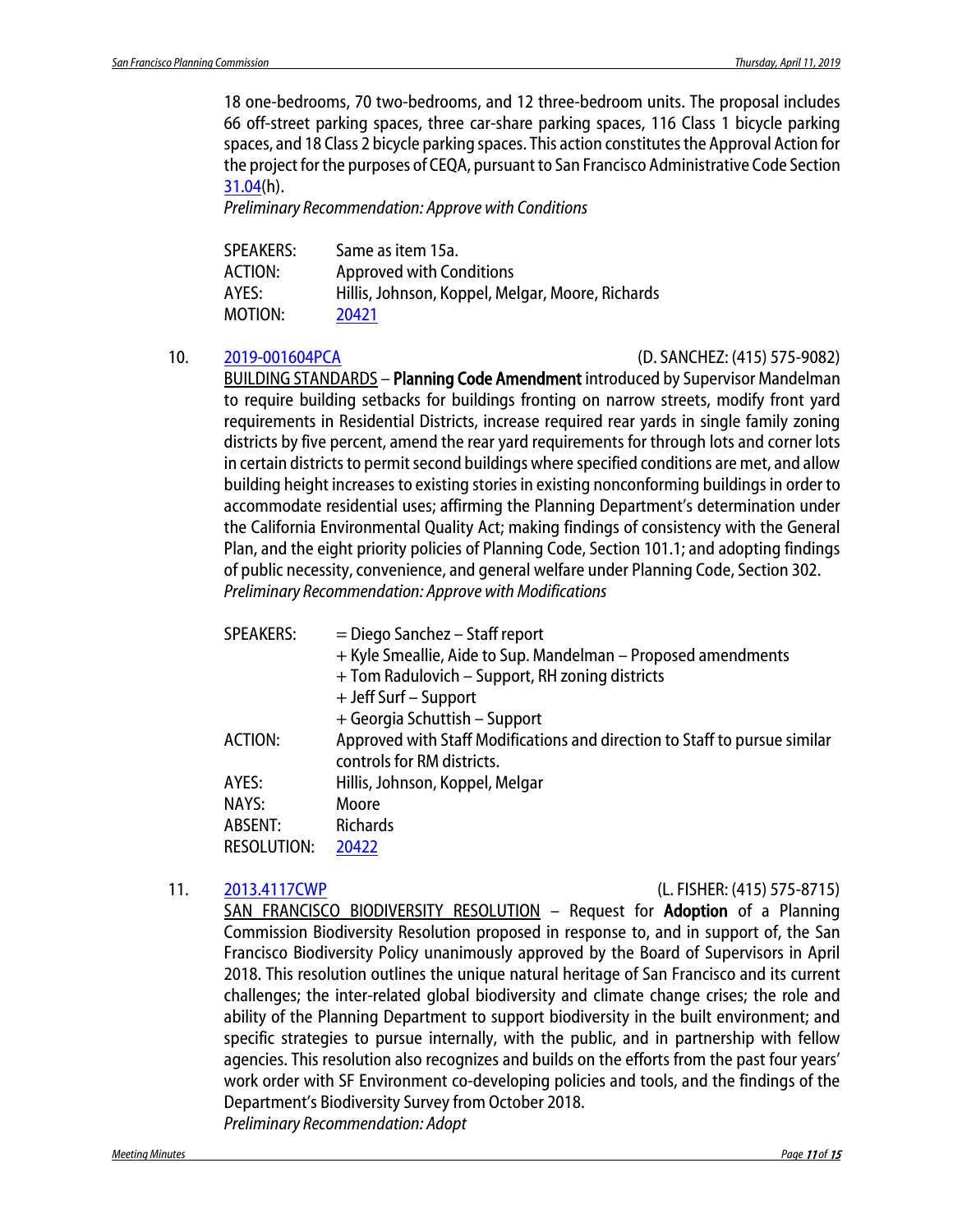| <b>SPEAKERS:</b>   | $=$ Lisa Fisher – Staff report                         |
|--------------------|--------------------------------------------------------|
|                    | $=$ Peter Brastow – Biodiversity                       |
|                    | + Susan Krzywicki – Support                            |
|                    | + Georgia Schuttish – Rear yard, mid-block, open space |
|                    | + Tom Radulovic - Support                              |
| ACTION:            | Adopted                                                |
| AYES:              | Hillis, Johnson, Koppel, Melgar, Moore, Richards       |
| <b>RESOLUTION:</b> | 20423                                                  |
|                    |                                                        |

#### 12. [2017-016416PCA](http://commissions.sfplanning.org/cpcpackets/2017-016416PCA.pdf) (A. STARR: (415) 558-6362)

CODE REORGANIZATION PHASE 3: CHINATOWN – Planning Code Amendment Initiation to revise the zoning control tables of the Chinatown Mixed Use Districts to make them consistent with those in Article 2 and 7 and to apply the use definitions in Section 102; affirming the Planning Department's determination under the California Environmental Quality Act; and making findings of consistency with the General Plan and the eight priority policies of Planning Code, Section 101.1 and adopting findings of public necessity, convenience, and welfare under Planning Code, Section 302.

*Preliminary Recommendation: Initiate and Schedule for Adoption on or After May 9, 2019*

| $=$ Aaron Starr – Staff report                            |
|-----------------------------------------------------------|
| $+$ Roy Chan – Support                                    |
| Initiated and Scheduled a Hearing on or after May 9, 2019 |
| Hillis, Johnson, Koppel, Melgar, Richards                 |
| Moore                                                     |
| 20424                                                     |
|                                                           |

#### 13. [2016-013156SRV](http://commissions.sfplanning.org/cpcpackets/2016-013156SRV.pdf) (P. LAVALLEY: (415) 575-9084)

CITYWIDE CULTURAL RESOURCES SURVEY – Informational Presentation regarding the Citywide Cultural Resources Survey. Planning Department staff will present an overview of the Citywide Cultural Resources Survey, including: survey methodology; survey phasing; and, information on survey staffing and budget. *Preliminary Recommendation: None – Informational*

| <b>SPEAKERS:</b> | $=$ Pilar LaValley – Staff presentation |
|------------------|-----------------------------------------|
|                  | $=$ Aaron Hyland – Support to expedite  |
|                  | $=$ Georgia Schuttish – Support         |
| ACTION:          | <b>Reviewed and Commented</b>           |

#### 14. [2016-013850ENV](http://commissions.sfplanning.org/cpcpackets/2016-013850ENV.pdf) (J. MOORE: (415) 575-8733)

915 CAYUGA AVENUE – between Ocean and Onondaga Avenues, Lots 011C and 039 in Assessor's Block 6954 (District 11) – Request for Adoption of Final Mitigated Negative Declaration. The 915 Cayuga Avenue Project would rezone the entire project site and establish land use controls for the project site through adoption of the Cayuga/Alemany Special Use District (SUD). The Project includes demolition of the existing commercial building and new construction of a five-story-over-two-basement building (measuring approximately 115,4985 square feet) with 116 residential units, 50% of which are affordable below market rate units. The Project includes a dwelling unit mix consisting of 16 studios, 18 one-bedrooms, 70 two-bedrooms, and 12 three-bedroom units. The proposal includes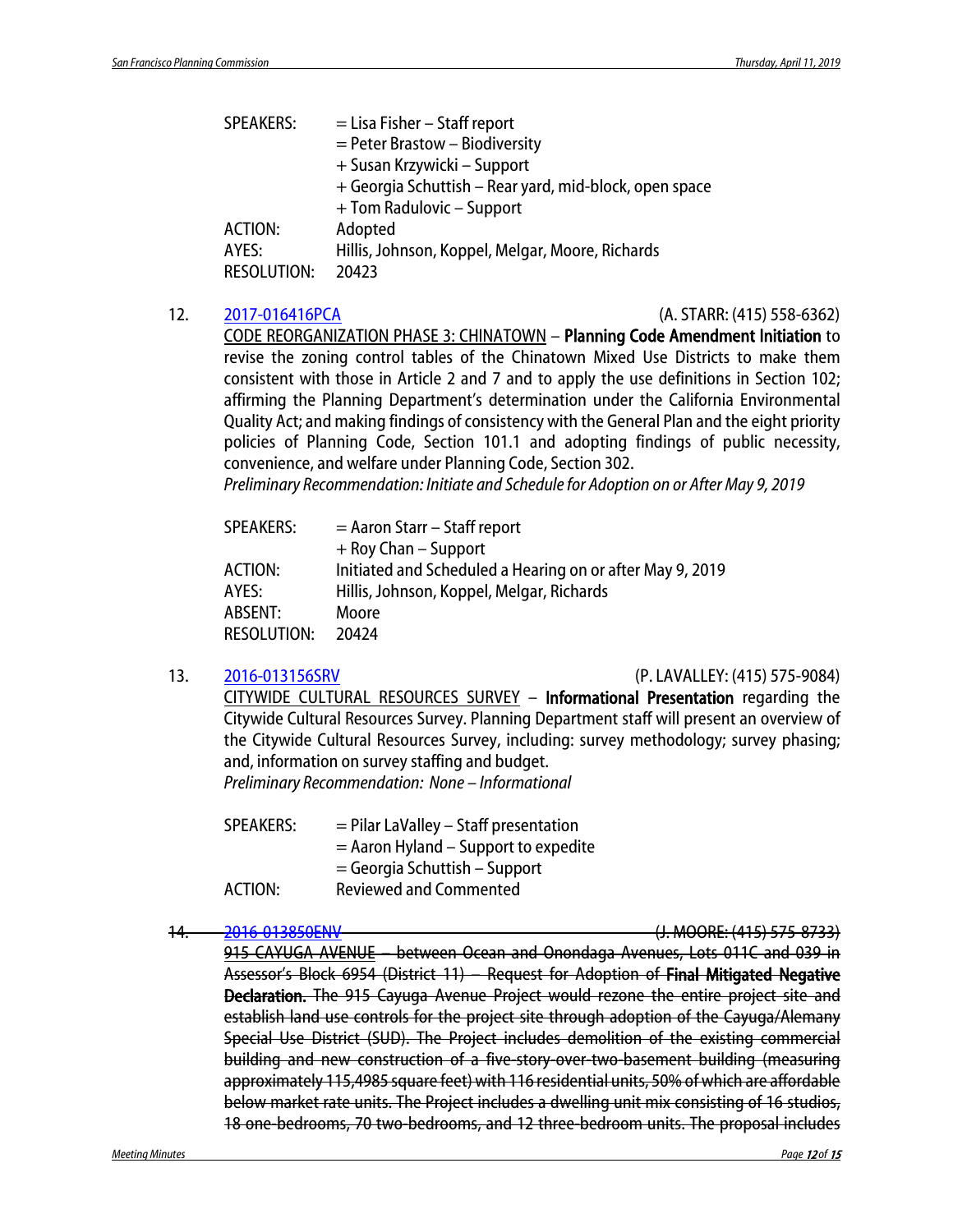66 off-street parking spaces, three car-share parking spaces, 116 Class 1 bicycle parking spaces, and 18 Class 2 bicycle parking spaces. *Preliminary Recommendation: Adopt*

#### 16. [2018-015554CUA](http://commissions.sfplanning.org/cpcpackets/2018-015554CUA.pdf) (G. PANTOJA: (415) 575-8741)

95 NORDHOFF STREET – between Stillings and Mangels Avenues, Lot 001 in Assessor's Block 6763 (District 13) – Request a Conditional Use Authorization pursuant to Planning Code Sections 121 and 303 for the subdivision of an existing lot currently containing a singlefamily dwelling unit into four new lots, two which will be substandard lots, within a RH-1 (Residential House, One-Family) Zoning District and 40-X Height and Bulk District. The proposal will also individually develop two of the proposed four lots with a single-family dwelling unit, for a total of three single-family dwelling units, and alter the existing singlefamily dwelling unit. This action constitutes the Approval Action for the project for the purposes of CEQA, pursuant to San Francisco Administrative Code Section [31.04\(h](http://library.amlegal.com/nxt/gateway.dll/California/administrative/chapter31californiaenvironmentalqualitya?f=templates$fn=default.htm$3.0$vid=amlegal:sanfrancisco_ca$anc=JD_31.04)). *Preliminary Recommendation: Approve with Conditions*

- SPEAKERS: = Gabriela Pantoja Staff report
	- + Tony Pantaleoni Project presentation
	- Larry Ketelaar Density
	- Jocelyn Skelley Opposition
	- Carolyn Fleg Parking
	- Jennifer Polishook Opposition, parking, density
	- Bashir Abdullah Density, height, not compatible
	- David Pierce Height, tree
	- Barbara Dobrennan Density, character
	- Rohan Clarke Construction
- ACTION: After hearing and Closing public comment; Continued to May 23, 2019 with direction from the Commission
- AYES: Hillis, Johnson, Koppel, Melgar, Moore, Richards

17a. [2018-004711DNX](http://commissions.sfplanning.org/cpcpackets/2018-004711DNXCUA.pdf) (S. ADINA: (415) 575-8722)

555 - 575 MARKET STREET – south side between 1st Street and 2nd Street; Lots 174 and 175 in Assessor's Block 3708 (District 6) – Request for **Downtown Project Authorization** pursuant to Planning Code Section 309 to renovate the existing plaza between the buildings and a partial change of use from retail to office at the ground floor of 555 Market Street, within the C-3-O(SD) (Downtown-Office (Special Development)) Zoning District and 500-S Height and Bulk District. The proposal includes the reconfiguration of the ground floor of both buildings and a conversion of 3,359 square feet of retail use to office use at the ground floor of 555 Market Street. The proposal also involves extensive renovation of the plaza between the two buildings and the addition of a 962 square-foot retail structure in the plaza. This action constitutes the Approval Action for the project for the purposes of CEQA, pursuant to San Francisco Administrative Code Sectio[n 31.04\(h](http://library.amlegal.com/nxt/gateway.dll/California/administrative/chapter31californiaenvironmentalqualitya?f=templates$fn=default.htm$3.0$vid=amlegal:sanfrancisco_ca$anc=JD_31.04)).

*Preliminary Recommendation: Approve with Conditions*

| <b>SPEAKERS:</b> | $=$ Seema Adina – Staff report        |
|------------------|---------------------------------------|
|                  | + Allan Walker - Project presentation |
|                  | + Speaker - Design presentation       |
|                  | + Speaker – Design presentation       |
| ACTION:          | <b>Approved with Conditions</b>       |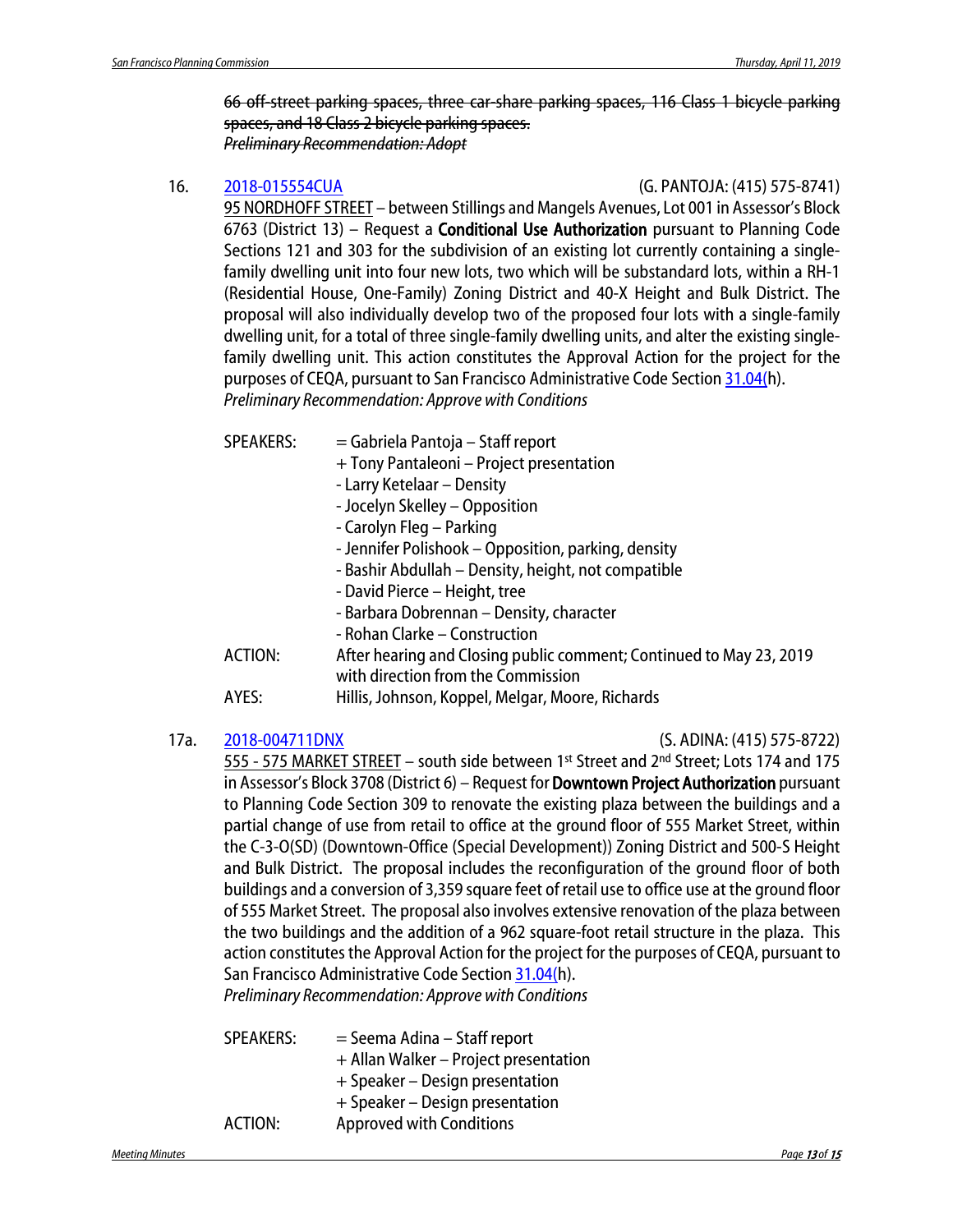| AYES:   | Hillis, Johnson, Koppel, Melgar, Moore |
|---------|----------------------------------------|
| ABSENT: | <b>Richards</b>                        |
| MOTION: | 20425                                  |

17b. [2018-004711CUA](http://commissions.sfplanning.org/cpcpackets/2018-004711DNXCUA.pdf) (S. ADINA: (415) 575-8722)

555 - 575 MARKET STREET – south side between 1st Street and 2nd Street; Lots 174 and 175 in Assessor's Block 3708 (District 6) – Request for **Conditional Use Authorization** pursuant to Planning Code Sections 145.4, 210.2, and 303 to renovate the existing plaza between the buildings and a partial change of use from retail to office at the ground floor of 555 Market Street within the C-3-O(SD) (Downtown-Office (Special Development)) Zoning District and 500-S Height and Bulk District. The proposal includes the reconfiguration of the ground floor of both buildings and a conversion of 3,359 square feet of retail use to office use at the ground floor of 555 Market Street. The proposal also involves extensive renovation of the plaza between the two buildings and the addition of a 962 square-foot retail structure in the plaza.

*Preliminary Recommendation: Approve with Conditions*

| <b>SPEAKERS:</b> | Same as item 17a.                      |
|------------------|----------------------------------------|
| <b>ACTION:</b>   | <b>Approved with Conditions</b>        |
| AYES:            | Hillis, Johnson, Koppel, Melgar, Moore |
| ABSENT:          | <b>Richards</b>                        |
| MOTION:          | 20426                                  |

18. [2018-012330CUA](http://commissions.sfplanning.org/cpcpackets/2018-012330CUAc1.pdf) (M. CHANDLER: (415) 575-9048)

447 BROADWAY – south side between Rowland Street and Nottingham Place; Lot 026 of Assessor's Block 0163 (District 3) – Request for Conditional Use Authorization, pursuant to Planning Code Sections 303 and 714, to establish a 4,000 square foot General Entertainment Use (dba Escape SF) at the ground floor of an existing vacant space most recently used for private parking within the Broadway NCD (Neighborhood Commercial District) Zoning District and 65-A-1 Height and Bulk District. This project was reviewed under the Community Business Priority Processing Program (CB3P). This action constitutes the Approval Action for the project for the purposes of CEQA, pursuant to San Francisco Administrative Code Section [31.04\(](http://library.amlegal.com/nxt/gateway.dll/California/administrative/chapter31californiaenvironmentalqualitya?f=templates$fn=default.htm$3.0$vid=amlegal:sanfrancisco_ca$anc=JD_31.04)h).

*Preliminary Recommendation: Approve with Conditions* (Continued from Regular hearing on March 7, 2019)

| <b>SPEAKERS:</b> | $=$ Mathew Chandler $-$ Staff report                                 |
|------------------|----------------------------------------------------------------------|
|                  | + Speaker – Project presentation                                     |
|                  | - Amor Santiago - Noise concerns, character, safety, entrance        |
|                  | + David Bladison-Support                                             |
|                  | + Speaker – Support                                                  |
| ACTION:          | Approved with Conditions as amended to include an update memo in one |
|                  | year.                                                                |
| AYES:            | Hillis, Johnson, Koppel, Melgar, Richards                            |
| NAYS:            | Moore                                                                |
| MOTION:          | 20427                                                                |

### G. DISCRETIONARY REVIEW CALENDAR